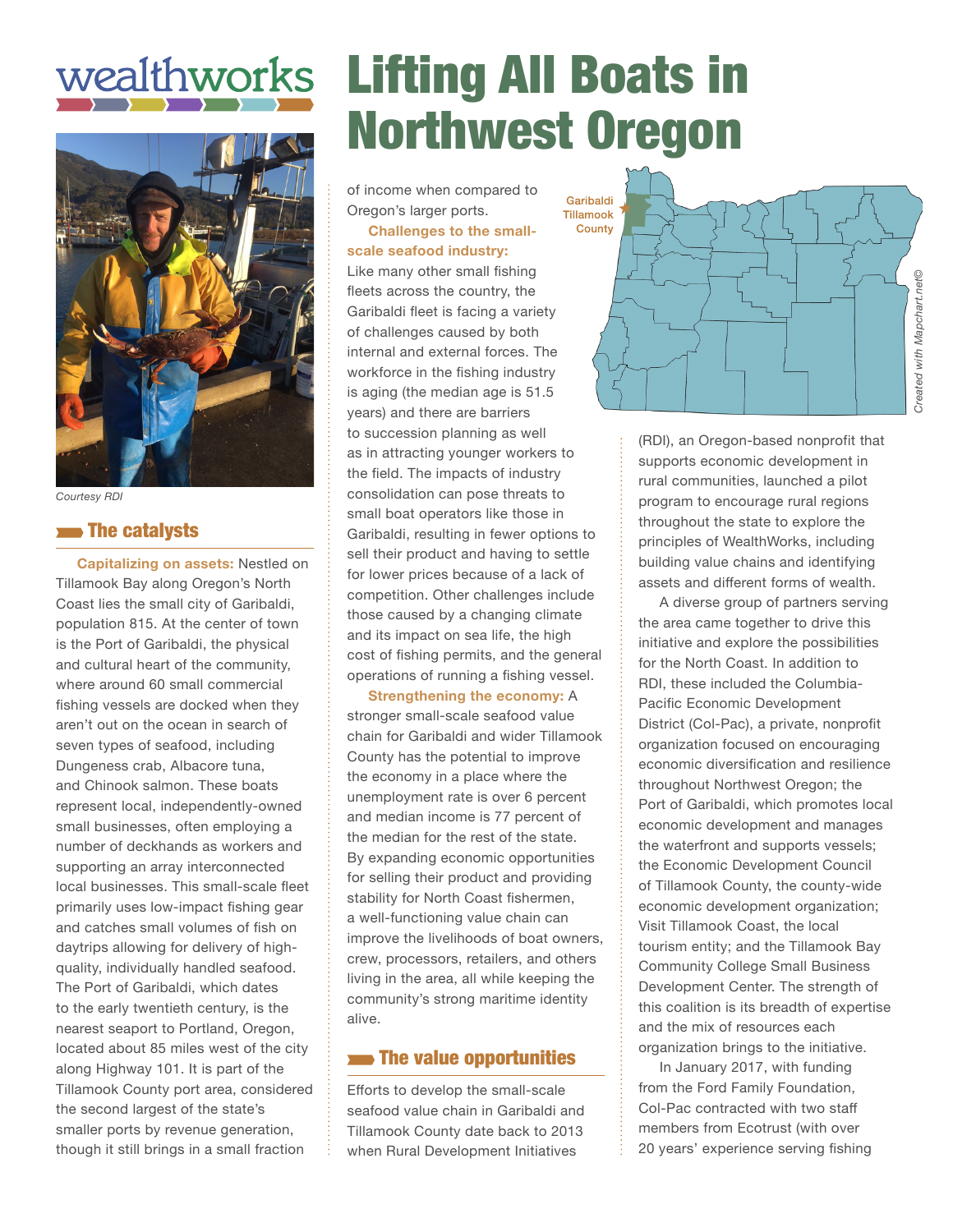communities) to serve as value chain coordinator. Ecotrust, located in Portland, is a nonprofit focused on advancing social equity, economic opportunity, and environmental stewardship. "Fishing communities across the country are grappling with the interrelated challenges of maintaining or reviving their economic, social, cultural, and ecological wellbeing in the face of change," says Kelly Harrell, one of the value chain coordinators with Ecotrust. "WealthWorks offers a different, more enlightened model of economic and community development that addresses root causes that are at the core of thriving fishing communities. For example, the WealthWorks focus on local ownership gets at the heart of the struggle to empower fishermen and reverse consolidation within the industry."

 $\rightarrow$   $\rightarrow$   $\rightarrow$ 

 $\rightarrow$   $\rightarrow$ 

With the value chain coordinator in place, the partners took a deep dive into analyzing and understanding the intricacies of the local seafood industry. This included conducting research, organizing partner meetings, carrying out interviews and surveys with fishermen and regional partners, participating in local events, and mapping out the value chain. Through this effort, key priorities emerged for growing the value chain: improving seafood industry infrastructure; monitoring and enhancing local fisheries access and ownership; and supporting fishermen and seafood businesses in business development and connections to markets.

#### **The demand**

"The seafood industry is very mature with lots of channels that make it a hard value chain to transform," says Amy Hause, RDI's Rural Economic Vitality Consultant and value chain coach. "[It operates] in a system that is extremely complicated." Because of the many factors that affect this value chain, Hause notes that the team had



to do considerably more assessment upfront than initially anticipated and will continue to do so throughout the process. "Assessment never ends," she says.

Because of the complexity and the nature of seafood, this value chain has its own set of unique characteristics that require special consideration. "WealthWorks value chains, like other value chains, are focused on demand. Yet, because wild fisheries are a natural resource whose supply is highly variable based on an array of environmental and political factors, it is important to consider supply when determining value chain opportunities," notes the recently completed Seafood Value Chain Assessment for Garibaldi and Tillamook County. Supply can be affected by a mix of factors, including regulations related to permitting and conservation, the impact of climate change, weather, and the unpredictability of what each fishing expedition will reel in.

Fortunately, the research, conversations, and surveys conducted as part of this ongoing value chain effort demonstrate that there is a demand for high-quality, local, and sustainable seafood that the Garibaldi fleet targets. Retailers and the public at large are demanding this type of seafood, and an informed public now wants to know where their food comes from, who is catching it, and what fishing practices are employed. "Shop the Dock," an event

organized periodically by local and regional partners, is an opportunity for participants to meet local fishermen, purchase fish directly off their boat, learn more about the fishing industry, watch cooking demonstrations, and get a behind-the-scenes tour at local seafood markets. Visit Tillamook Coast's "Crave the Coast" event in September 2018 brought in 700 visitors to Garibaldi, nearly doubling the size of the town for this event which featured 40 local chefs, fishermen, business owners, and winemakers. These events, along with ongoing branding and marketing of the Tillamook coast as a destination and increased food-based tourism, are generating a growing interest in Garibaldi's "artisanal fleet."

#### **EXECUTE:** Putting it together: Creating opportunities for the fishing fleet and the wider community

This multi-faceted effort to lift up Garibaldi's local seafood economy seeks to improve livelihoods for small seafood businesses by opening up local and urban markets for the region's sustainably-sourced, highquality product. The initiative is aiming to nurture the value chain in such a way that it will also boost wider economic development and workforce opportunities in the region, particularly for the area's low-income residents.

Following initial research and identifying priorities, it became clear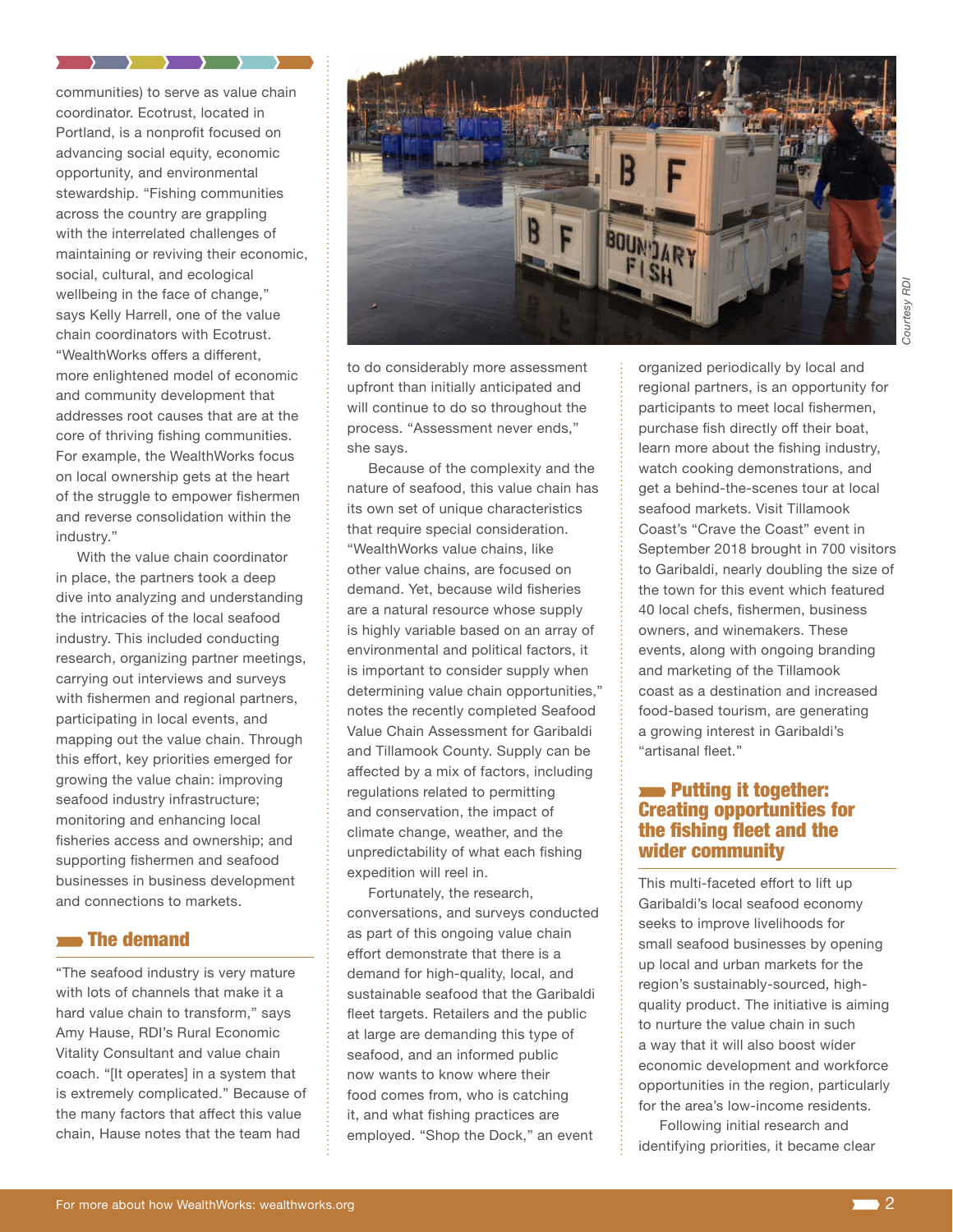that for this value chain to reach its full potential, the fleet would need additional infrastructure and services to enable it to compete in the market. An upcoming feasibility study, funded by USDA, will look into the viability of expanding services and infrastructure at the Port, including cold storage, an ice machine, and fish grinder. The importance of these services cannot be overstated and have the potential to transform the local seafood industry. Garibaldi only has one privately-owned ice machine and freezer space in general is minimal, severely limiting business opportunities for fishermen whose product is extremely perishable. Additionally, access to a fish grinder could both reduce the cost of removing fish waste and open up opportunities for converting fish waste into compost.

 $\rightarrow$   $\rightarrow$   $\rightarrow$ 

 $\rightarrow$   $\rightarrow$ 

The feasibility study will be carried out in 2019, building on the information gathered through a 2018 value chain assessment that captured the current state of the local fishing industry. "This effort is drawing the fishing community together to start looking holistically at how we can make this industry within the community work better," says Mary McArthur, executive director of Col-Pac. The results of the feasibility study "will give the Port solid data that it can use to pursue funding for improvements," she says, rather than just relying on anecdotal evidence to demonstrate what is a very real need on the waterfront.

The long-term vision for this value chain is to have a positive ripple effect that reaches the entire community, particularly those struggling to make ends meet. Efforts are underway to explore ways to get to fuller employment in the region and fill in the gaps that may exist for workers in a seasonal economy. The value chain partners are also aware of and interested in addressing larger structural challenges facing workers, including better access to transportation.

#### **The bottom line:** Replicating successes

The seafood value chain work that is underway in Garibaldi and Tillamook County is being driven by a diverse collaborative of partners that all contribute a critical piece to build capacity for this effort. The hiring of a non-local expert organization to serve as coordinator has created both opportunities and challenges for nurturing the value chain. Says RDI's Amy Hause, "The advantages are sector knowledge, a fresh outside perspective, and other programs and resources that the community can access. The disadvantages are in building trust through a consistent onthe-ground presence, and maintaining sustainability" in the effort. Generating trust as an outside entity entering any community is difficult—and it is particularly challenging in close-knit and competitive fishing communities like Garibaldi that have had to be selfreliant and independent for decades.

Due to personnel changes, the value chain partners are now looking into a new coordinator model where Ecotrust will subcontract part of the role to one or two locals while still providing oversight. This hybrid approach may be able to strike a balance by capitalizing on local knowledge while also building capacity with outside expertise and resources. Future lessons learned are certain to be gleaned from this hybrid model and are worth future analysis.

Finally, because of the complexity of value chains in general—and this one in particular—Kelly Harrell from Ecotrust recommends that coordinators "document everything" and "create a system for tracking documents and putting everything in one place so everyone involved in the effort can be on the same page." It takes time under even the best circumstances to plan, develop, and implement a value chain. Planning meetings, engaging with stakeholders, mapping the chain, and more can



become a logistical challenge. Therefore, staying organized and keeping everyone on the same page is critical to maintaining momentum and sustaining enthusiasm around the process.

#### **EXECUTE:** Funding the value chain

A mix of funding sources were utilized to both launch and maintain this value chain. Supported by a \$116,000 grant from the Ford Family Foundation, the Columbia-Pacific Economic Development District hired staff from Ecotrust to act as the value chain coordinator beginning in January 2017. USDA provided \$15,000 through a Rural Business Development Grant that will fund a feasibility study that will explore options to expand infrastructure services including cold storage, a fish grinder, and ice machine. This feasibility study is expected to be carried out in 2019, following the completion of the needs assessment in 2018. The core partners on this effort—RDI, Col-Pac, the Port of Garibaldi, the Economic Development Council of Tillamook County, Tillamook Bay Community College Small Business Development Center, and Visit Tillamook Coast have all provided matching funds through staff time to support the overall value chain effort.